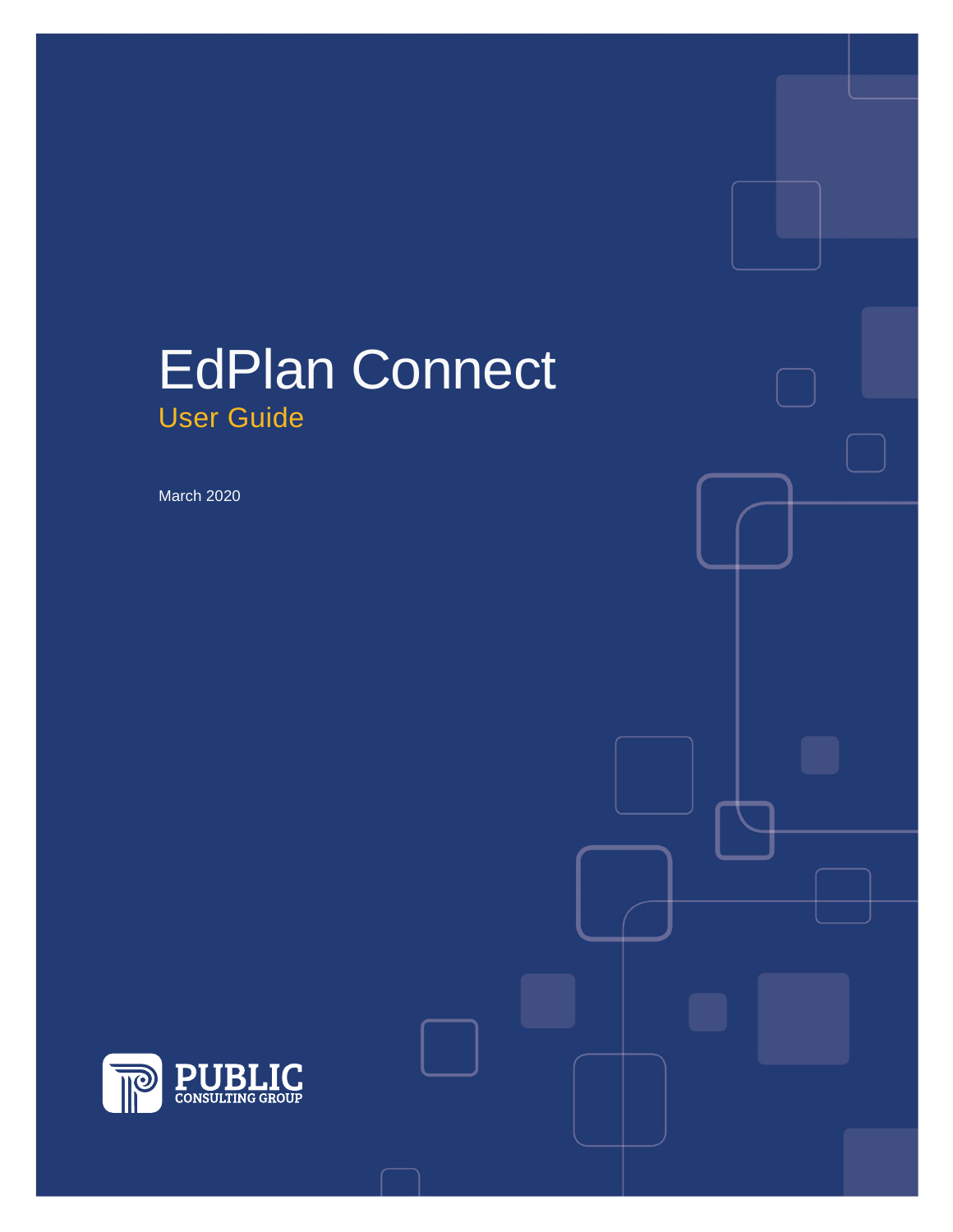# **TABLE OF CONTENTS**

## <span id="page-1-0"></span>**WHAT IS EDPLAN CONNECT?**

#### <span id="page-1-1"></span>**INCREASE FAMILY ENGAGEMENT**

*"Family engagement refers to the systematic inclusion of families in activities and programs that promote children's development, learning, and wellness, including in the planning, development, and evaluation of such activities, programs, and systems."* 

*U.S. Dept. of Education, U.S. Dept. of Health & Human Services Policy Statement On Family Engagement From The Early Years To The Early Grades, 2016*

EDPlan Connect is our all-in-one PARENT portal that promotes increased family involvement in a child's education. Educating a child can be a multi-faceted and paperwork intensive process with teachers, families, administrators, doctors, and others all needing to provide input—whether it's signing an Individualized Education Program (IEP) **OR** consenting to bill Medicaid**.**

#### <span id="page-1-2"></span>**CENTRALIZED AND SECURE**

EdPlan Connect provides parents a centralized and secure place to:

- ▶ Access student records online
- $\triangleright$  Sign documents electronically and save time
- Receive automatic notifications from the school
- $\triangleright$  Stay up to date on student progress

### <span id="page-1-3"></span>**GETTING STARTED**

One step in getting started with EdPlan Connect is verifying that the following parent information is entered IIEP:

- ▶ Parent Name
- ► Legal Guardian checkbox checked on the parent's profile
- At least one parent phone number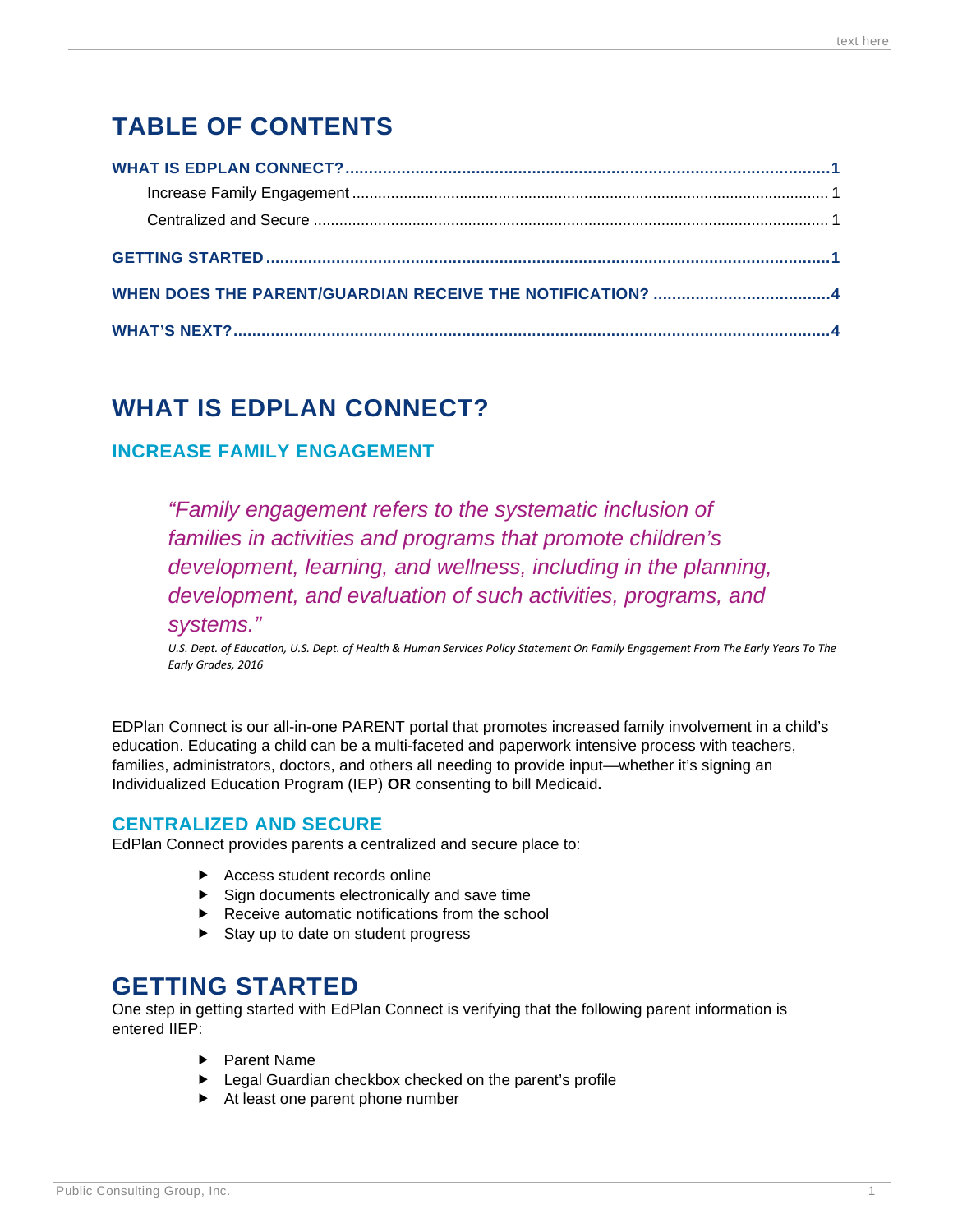$\blacktriangleright$  Parent's email address

To view this information, go to the Parents Info tab. Under the Details of the Parent, you can verify that the information is correct or make any necessary updates.

| <b>Parents/Guardians</b> |     |                      |                               |                     |                      | <b>Ed Plan Connect</b> |                      |                |
|--------------------------|-----|----------------------|-------------------------------|---------------------|----------------------|------------------------|----------------------|----------------|
| Del                      | Pos | New Pos <sup>?</sup> | Name $\mathbf{\mathbf{\ast}}$ | Relation ?          | Home Ph <sup>2</sup> | Work Ph ?              | Cell Ph <sup>7</sup> |                |
|                          |     |                      | Mr. & Mrs. Connect            | <b>Both Parents</b> | 5555555555           | 888888888              |                      | <b>Details</b> |

Only one phone number is needed – work, home, cell, or other will all work.

|                    | Home Phone:  | 555-555-5555 |                              |    |                            |                      |
|--------------------|--------------|--------------|------------------------------|----|----------------------------|----------------------|
|                    | Home Fax:    |              | 9                            |    |                            |                      |
|                    |              |              | Student Lives Here ?         |    |                            |                      |
|                    |              |              | Legal Guardian ?             |    |                            |                      |
|                    |              |              | Has Separate Mailing Address |    |                            |                      |
|                    |              |              | Include on IEP Team ?        |    |                            |                      |
|                    |              |              | Include on Section504 Team   |    |                            |                      |
|                    |              |              | Include on LEP Team          |    |                            |                      |
|                    |              | Father       |                              |    | Mother                     |                      |
|                    |              | ?            | $\mathbf{v}$                 | ۰. | $\boldsymbol{\mathcal{P}}$ | $\mathbf{v}$         |
| <b>Work Phone:</b> | 888-888-8888 |              |                              |    |                            |                      |
| <b>Work Fax:</b>   |              | ?            |                              |    | ?                          |                      |
| <b>Cell Phone:</b> |              | ?            | $\pmb{\mathrm{v}}$           |    | 9                          | $\blacktriangledown$ |
| Other Phone:       |              | ?            | $\pmb{\mathrm{v}}$           |    | ?                          | ▼                    |

Also, you will now see an additional section in the "Edit Parent/Guardian Information" page of the Parent Info section that is specific for EdPlan Connect.

This is where you click to send parents an email that contains their link to access the parent portal.

| Disable Portal Access: |                                |  |
|------------------------|--------------------------------|--|
| Portal Access          | <b>Send Adhoc Access Email</b> |  |
|                        |                                |  |
| Comments:              |                                |  |

\*If the parent does not wish to receive emails or have access to documents electronically, you can click on the "Disable Portal Access".

By clicking on "Send Adhoc Access Email", the system will generate and send the following email to the parents: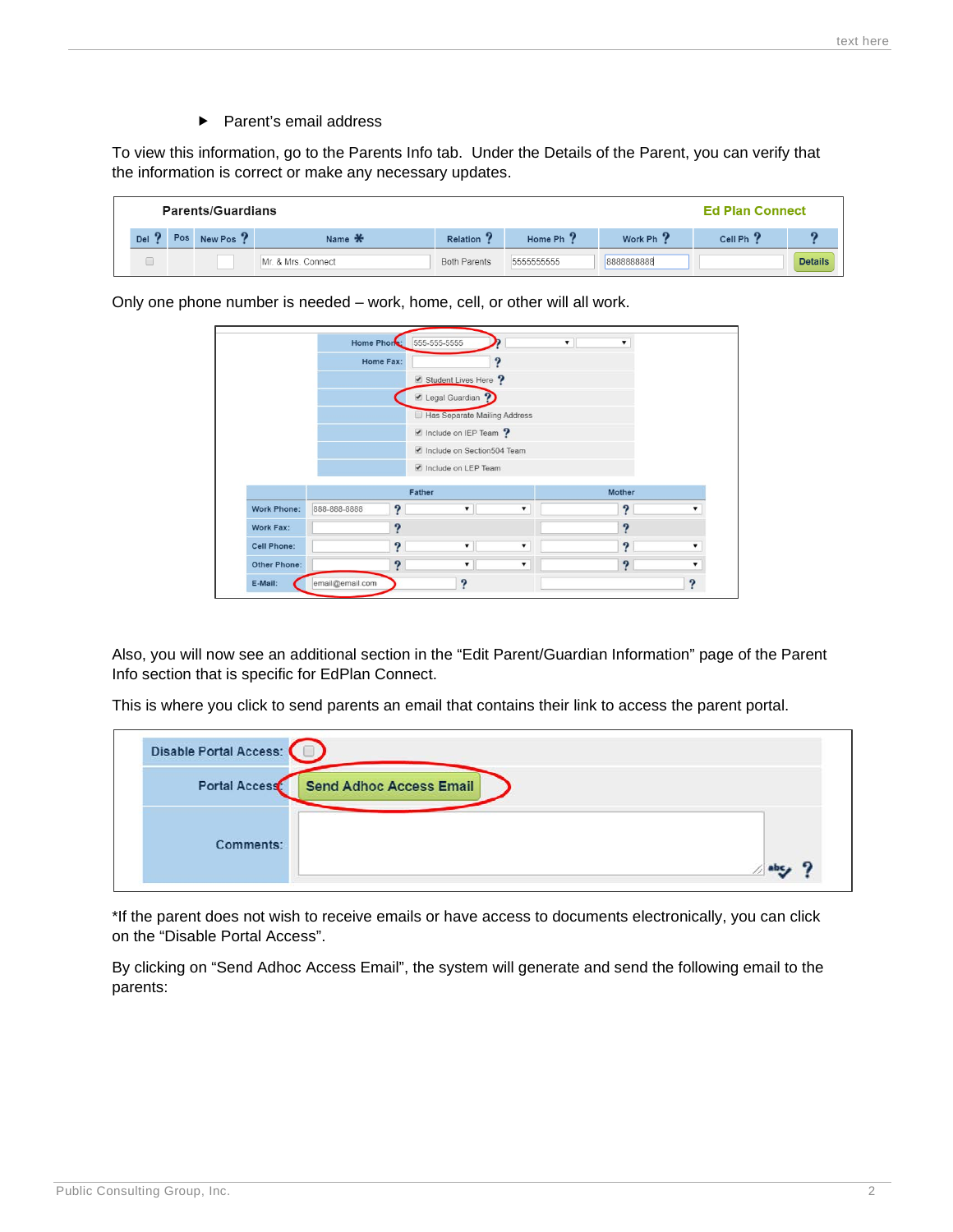

The documents activated for your site in EdPlan Connect are listed below:

These documents will be pushed to Connect overnight once a final version has been created. They will be available for review only in the parent portal.

- Billing Medicaid for Health-Related Services
- Notice of Initial Evaluation
- Notice of Reevaluation
- Notice of Case Conference (Evaluation)
- Data Points
- ILP
- Annual Parent Notification Letter
- Parent Notification Letter Exit
- Initial Parent Notification Letter
- EL Monitoring Letter
- Notice of Procedural Safeguards

These documents will be pushed to Connect overnight once a final version has been created. They will be available for review and for parent response and signature.

- Notice of Implementation for an IEP/SP
- Notice of Initial Proposed IEP